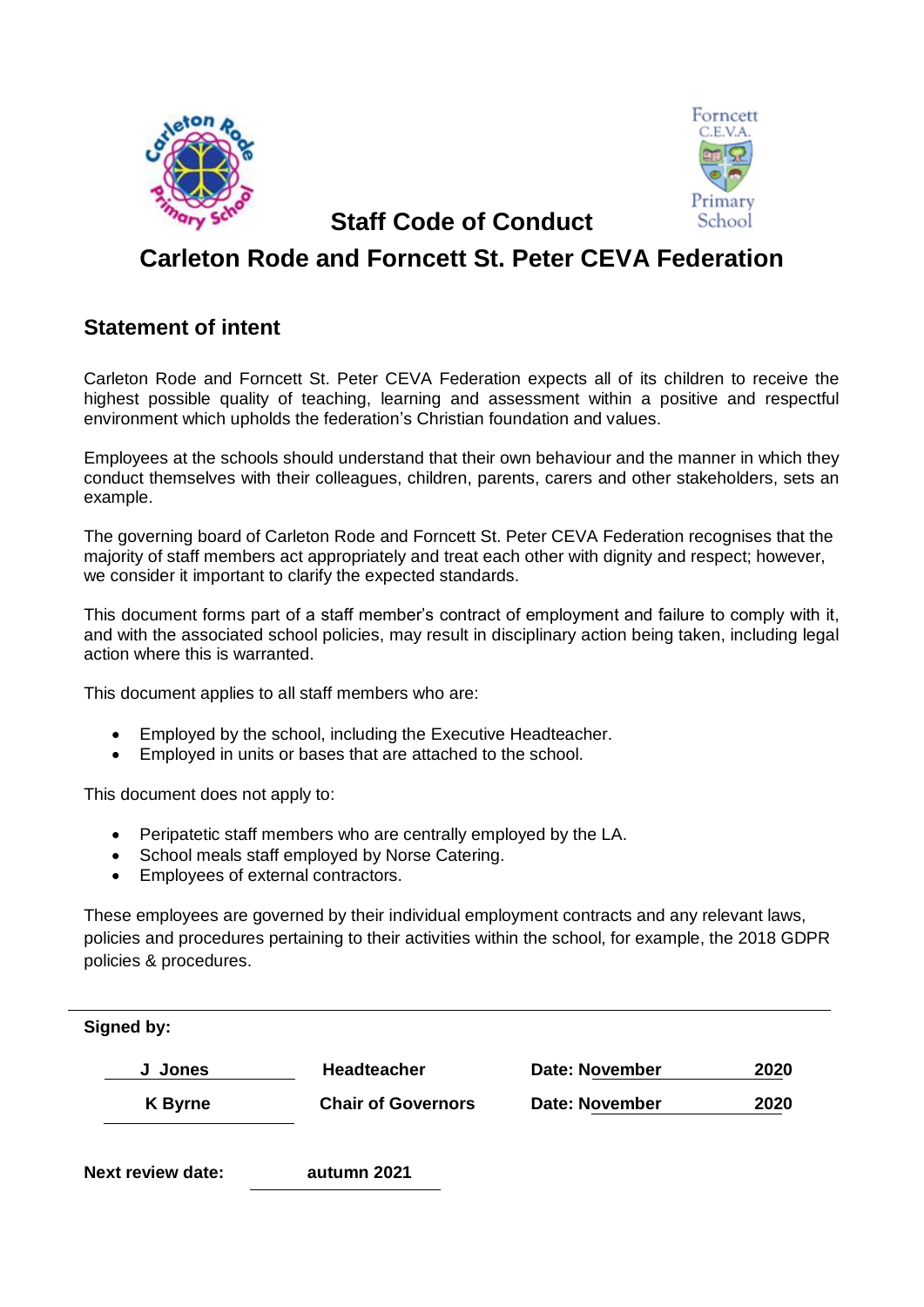# **1. Other policies**

- 1.1. This Code of Conduct should be read and adhered to in conjunction with the latest following policies, procedures and guidance:
	- Safeguarding and Child Protection Policy
	- Working Together to Safeguard Children
	- Safer Working Practices
	- Keeping Children Safe in Education DFE
	- Whistleblowing Policy
	- Behaviour and Anti-Bullying Policy
	- Health and Safety Policy
	- GDPR policies and procedures
	- Equalities Objectives
	- Leave of Absence Policy
	- Online Safety Policy

#### **2. Appearance and dress**

- 2.1. The expectations of the governing board are that staff members:
	- Ensure that their appearance is clean and neat when at work or representing the school.
	- Dress in a manner that is appropriate to their role.
	- Remember that they are role models for children and that their dress and appearance should reflect this.
	- Do not dress in a way that would cause embarrassment to children, parents, carers, colleagues or other stakeholders.

#### **3. Attendance**

- 3.1. The federation's expectations are that staff members:
	- Attend work in accordance with their contract of employment and associated terms and conditions in relation to hours, days of work and holidays.
	- Make routine medical and dental appointments outside of their working hours or during holidays, where at all possible.
	- Refer to the federation policy on special leave if they need time off for any reason other than personal illness.
	- Follow the federation absence reporting procedure when they are absent from work due to illness or injury.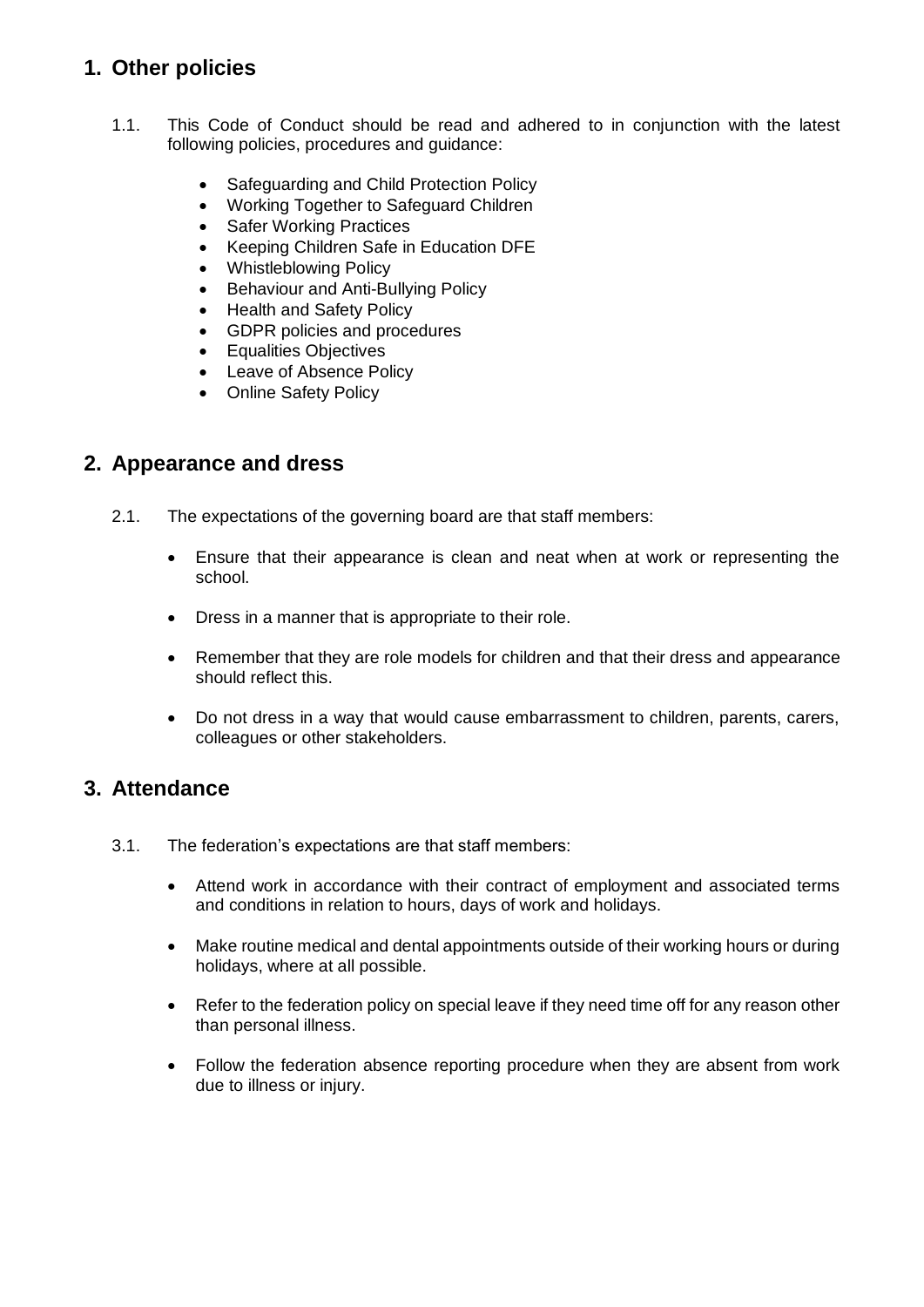# **4. Professional behaviour and conduct**

- 4.1. Staff members are expected to treat other colleagues, children, parents, carers and external contacts with dignity and respect.
- *4.2.* Discrimination, bullying, harassment or intimidation, including physical and verbal abuse, will not be tolerated in the federation. Staff are asked to read and follow the Whistleblowing Policy.
- 4.3. Staff members must not misuse or misrepresent their position, qualifications or experience, or bring the school into disrepute.
- 4.4. Staff members must inform the Executive Headteacher if they are subject to a criminal conviction, caution, ban, police enquiry, investigation or pending prosecution (other than driving penalties).

#### **5. Safeguarding children**

- 5.1. Our expectations are for staff members to:
	- Act in an open and transparent way that does not lead to any suspicion about their actions or intent.
	- Respect their duty to protect children from harm and to maintain professional boundaries.
	- Read and understand all school policies, procedures and guidance on child protection and safeguarding, including their obligations to undertake an up to date Disclosure and Barring Service check and the need to adhere to the guidance outlined in the latest version of Guidance for Safer Working Practices.

#### **6. Declaration of interests**

- 6.1. Staff members are required to declare their interests where the group or organisation they are affiliated with would be considered to be in conflict with the ethos or Christian foundation of the school. Membership of a trade union or staff representative group does not need to be declared.
- 6.2. Staff members should also carefully consider whether they need to declare their relationship with any individual where this might cause a conflict with federation's activities.
- 6.3. Failure to make a relevant declaration of interests is a very serious breach of trust and, therefore, if employees are in doubt about a declaration, they are advised to contact the school or trade union for advice.
- 6.4. All declarations, including nil returns, should be submitted in writing to the Executive Headteacher on the Register of Business Interests.

# **7. Probity of records**

7.1. The deliberate falsification of documents is not acceptable. Where a staff member falsifies records or other documents, including those held electronically, this will be regarded as a serious disciplinary matter and potentially a criminal offence.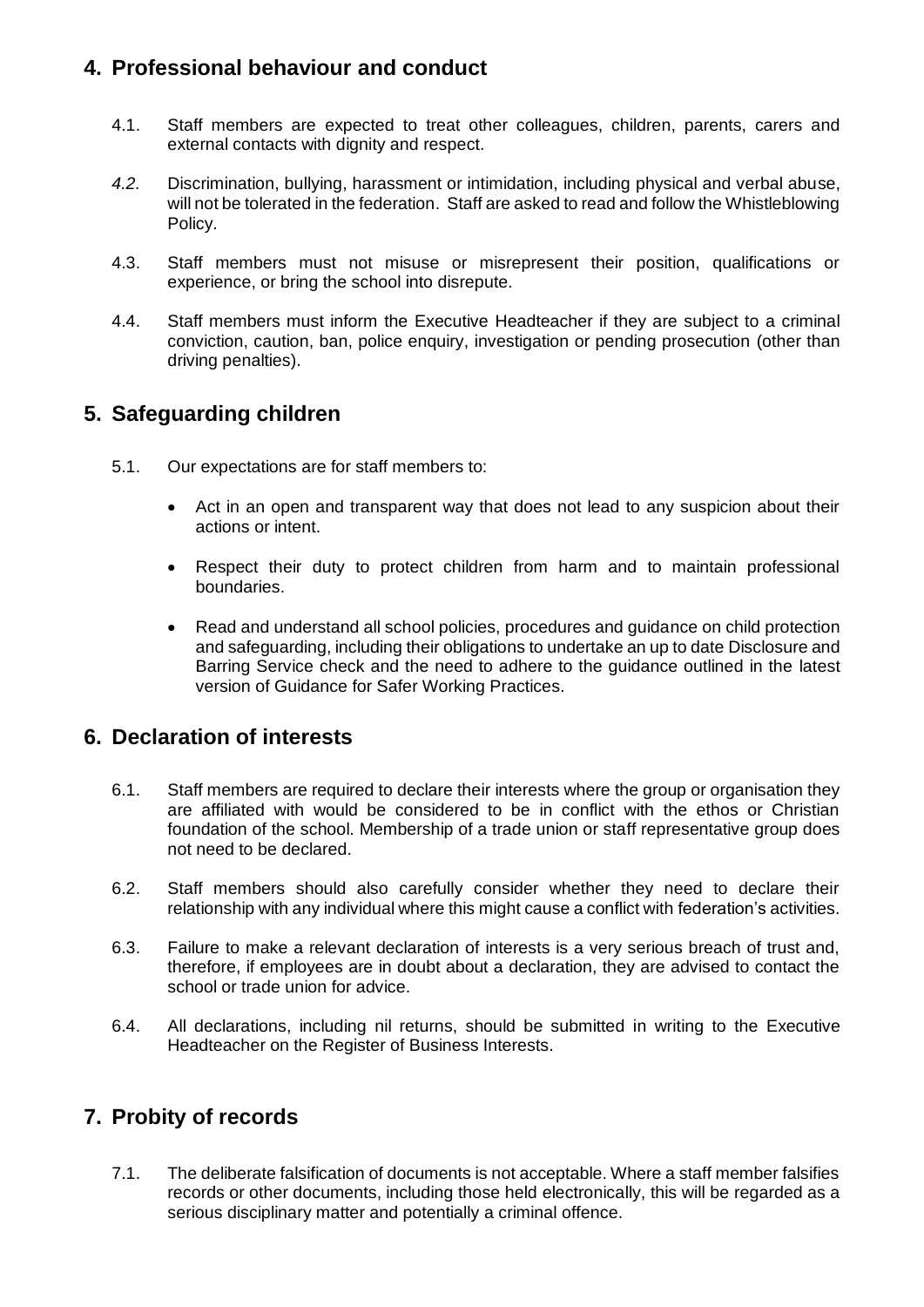7.2. Where a staff member has claimed any benefit, either directly or indirectly, or has failed to disclose their full earnings, this will be treated as gross misconduct and the employee may be dismissed and referred to the police.

# **8. Financial inducements**

- 8.1. Staff members must:
	- Familiarise themselves and comply with the federation's financial regulations.
	- Declare to the governing board, in writing, any gifts received, with the exception of:
		- − Low cost, functional items suitable for business rather than personal use and displaying the supplier's logo. These items may be accepted.
		- − Gifts offered by parents, carers or children to school staff to express their gratitude, but staff members should always refuse gifts of money.
		- − Hospitality in the shape of meals and drinks where it forms part of a normal business meeting.
		- − Authorised visits to exhibitions, demonstrations, conferences, business meals and social functions in connection with the school's business, which shall be at the school's expense.
	- Not accept a personal gift, payment, or other incentive from a business contact. Any such gifts should be returned.
	- Declare any gift that cannot be returned, to the governing board, who will decide how it will be used.
	- Only accept offers to specific events after authorisation from the governing board.

# **9. Contacts**

9.1. Staff members shall not use federation business contacts for acquiring materials or services at trade/discount prices for non-school activities, unless participating in concessionary schemes arranged by trade unions or other such groups.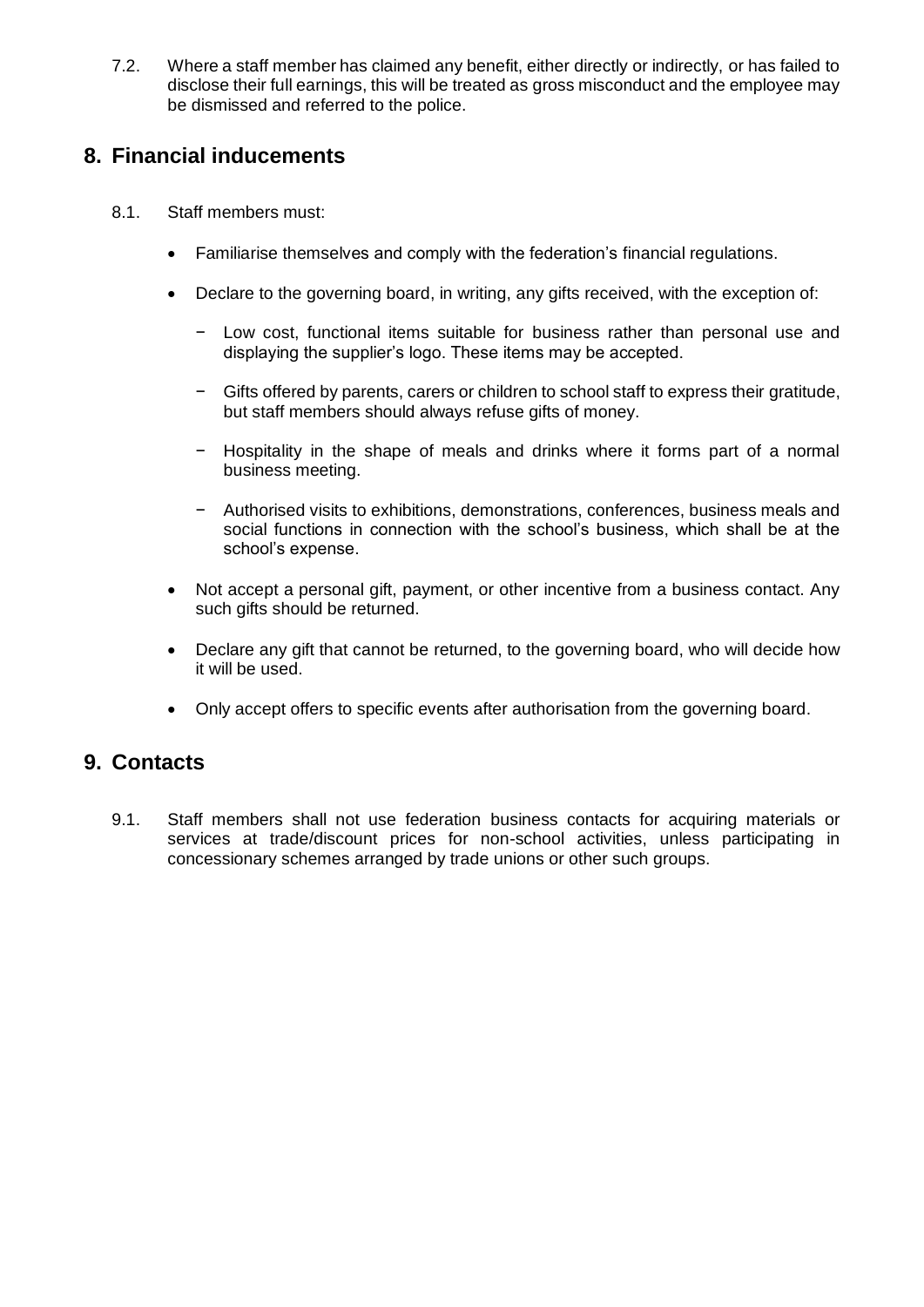# **10. Health and safety**

- 10.1. Staff members must:
	- Be familiar with and adhere to the federation's Health and Safety Policy and must ensure that they take every action to keep themselves and everyone in their school environment safe and well.
	- Comply with health and safety regulations and use any safety equipment and protective clothing which is supplied to them.
	- Comply with hygiene requirements.
	- Comply with accident reporting requirements.
	- Inform the Executive Headteacher of any paid work which is undertaken elsewhere, for compliance with Working Time Regulations.

# **11. Alcohol and illegal drugs**

- 11.1. The taking of illegal drugs or alcohol during working hours is unacceptable and will not be tolerated. Staff members must never attend work under the influence of alcohol or illegal drugs.
- 11.2. If alcohol or drug usage impacts on a staff member's performance, the federation has the right to discuss the matter with the employee and take appropriate action, including referral to the police.

# **12. Premises, equipment and communication**

- 12.1. School and federation equipment and systems are available only for school or federationrelated activities and should not be used for the fulfilment of another job or for personal use, unless specifically authorised by the Executive Headteacher.
- 12.2. Illegal, inappropriate or unacceptable use of either schools' equipment or communication systems may result in disciplinary action and, in serious cases, could lead to an employee's dismissal.
- 12.3. Employees receiving inappropriate communication or material, or who are unsure about whether something he/she proposes to do might breach this policy, should seek advice from the Executive Headteacher.
- 12.4. The federation reserves the right to monitor emails, phone calls, internet activity or document production, principally in order to avoid offensive or nuisance material and to protect systems from viruses, but also to ensure proper and effective use of systems.
- 12.5. Communication systems may be accessed when the federation suspects that the employee has been misusing systems or facilities, or for the investigation of suspected fraud or other irregularity.
- 12.6. Passwords should not be shared and access to computer systems must be kept confidential except on the express request of the Executive Headteacher or systems manager. Breach of this confidentiality may be subject to disciplinary action.